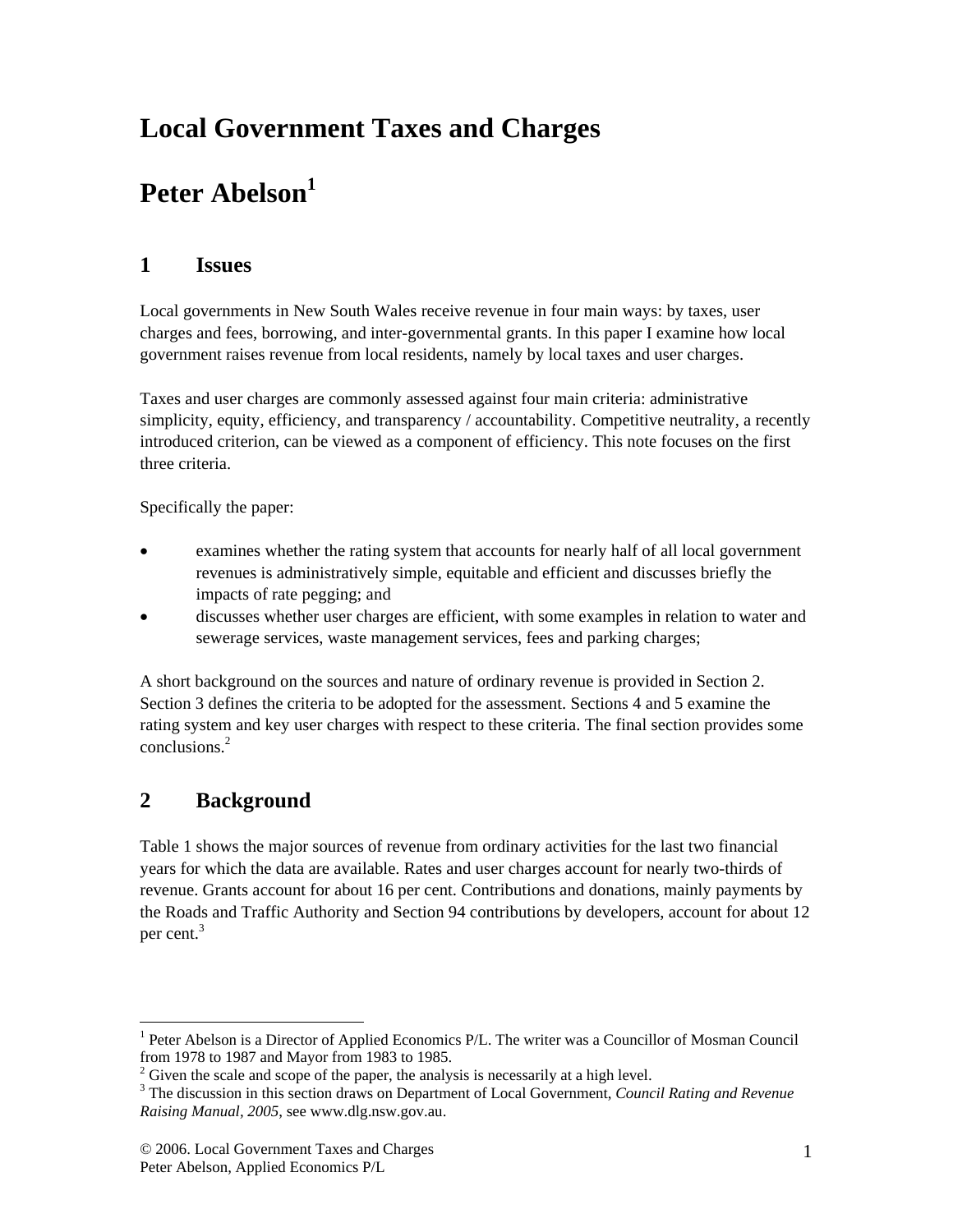| Sources                     | 2002/03                | 2003/04          | 2002/03 | 2003/04 |  |
|-----------------------------|------------------------|------------------|---------|---------|--|
|                             | $\mathop{\mathrm{Sm}}$ | $\mathbb{S}_{m}$ | $\%$    | %       |  |
| Rates and annual charges    | 3,034                  | 3,132            | 47.3    | 47.6    |  |
| User charges and fees       | 1,070                  | 1,108            | 16.7    | 16.8    |  |
| Interest                    | 216                    | 252              | 3.4     | 3.8     |  |
| <b>Grants</b>               | 1,041                  | 1,053            | 16.2    | 16.0    |  |
| Contributions and donations | 815                    | 758              | 12.7    | 11.5    |  |
| Other revenues              | 241                    | 279              | 3.8     | 4.2     |  |
| Total ordinary revenue      | 6,147                  | 6.582            | 100.0   | 100.0   |  |

**Table 1 Major sources of ordinary revenue** 

Source: Department of Local Government, *Comparative Information on NSW Local Government Councils 2003/04*.

The current system of rating and charges is based on the *Local Government Act 1993* (the Act). Section 492 of the Act provides for two types of rates: ordinary and special rates. Councils are required to make and levy an ordinary rate each year on all rateable land in its area. This rate may vary for four types of land: farm, residential, mining and business land. Under the Act, a substantial amount of land is exempt from ordinary rates, including land held by the Crown (Commonwealth and State Government holdings) and land held by religious and charitable bodies. Councils also give rate discounts to certain categories of ratepayers (e.g. aged pensioners).

Councils are also empowered to raise special rates on properties that benefit from specific works or services. (Briefly explain S94 contributions) Under exceptional circumstances this may be all properties in the area.

The ordinary rate may consist of a base amount and an *ad valorem* amount. The base amount is a common absolute dollar levy on all properties within a rating category. It is intended to reflect the cost of common overhead services such as ????? and the revenue raised must not exceed 50% of the revenue from that rate category. Councils have a fair amount of discretion within this constraint.

The *ad valorem* amount of a rate is levied on the assessed land value of properties. This land value is the assessed improved land value, inclusive of capital applications. It is not the pure unimproved land value that Henry George and his followers advocated as the basis for all taxation<sup>4</sup>. Nor is it the property value inclusive of structure that is the basis of the property tax in most of the United States.

Chapter 15 of the Act enables the Minister for Local Government to limit a Council's general income, which means in effect the total (???) income from ordinary and special rates and annual domestic waste management charges. Each year the Minister informs councils of the maximum percentage by which they may vary this total income (is this how the rate pegging formula works? If not please briefly explain how it applies). The limit may vary for different councils. A

 $\overline{\phantom{a}}$ 4 Henry George, 1879, *Progress and Property*.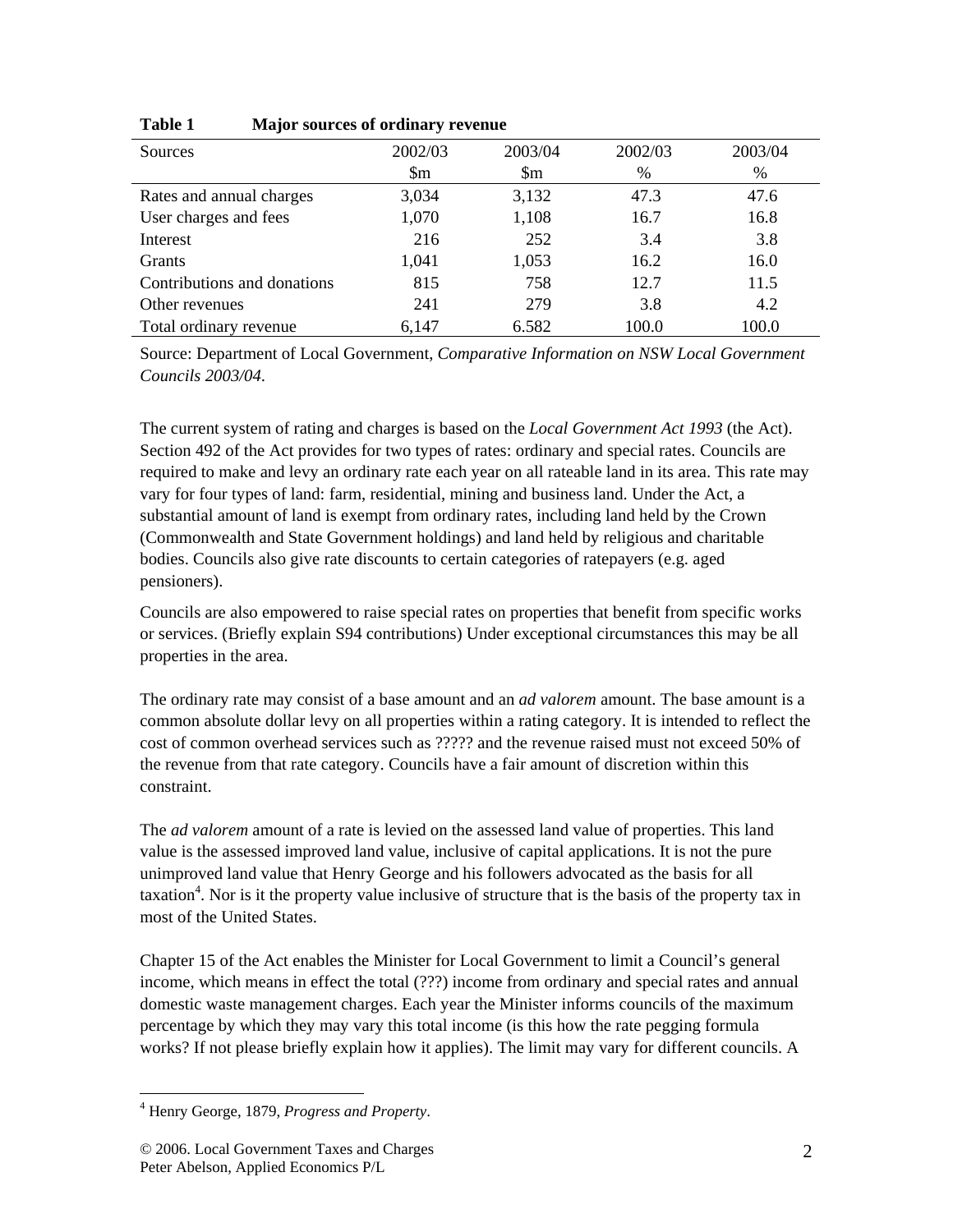council that does not increase its annual charge to the limit permitted has two years in which it is allowed to catch up the shortfall.

The Act also enables councils to levy charges or fees for services that it provides. The Act generally encourages a flexible approach to setting charges and the use of modern pricing approaches subject to charges not exceeding reasonable costs.

## **3 Criteria for Taxes and User Charges**

**Administrative simplicity** means that raising revenue should have low administration or transaction costs for the revenue raising agency. It may also be interpreted as a system that imposes low compliance costs. It may therefore be regarded as a form of cost-effective (efficiency) criterion.

The **equity criterion** means that taxes and charges should be fair to taxpayers. However, fairness has two possible and distinct interpretations. The *benefit principle* of fairness is that people should pay for services in proportion to the benefit that they receive. User charges that reflect costs are an application of this principle.

On the other hand, the *ability to pay principle* is that people should pay for services in accordance with their ability to pay. The *ad valorem* component of the ordinary rate is sometimes viewed as an application of this principle.

Which of the two principles should apply to local government, or the extent to which each principle should apply, depends on the role that local government is expected to play in the community. It is generally agreed that the Commonwealth has prime responsibility for equity in the community lies through its control over the income tax / welfare transfer system (see Abelson, 2003, Chapter 27). However, most local communities also wish to provide some equity for their local households. Thus the appropriate outcome is likely to be a balance between the benefit and the ability to pay principles.

In the public finance literature, an **efficient tax** is one that does not distort economic activity. The classic example of a distortionary tax was the seventeenth century British tax based on windows in the house. Not surprisingly households boarded up their windows. The cost of the tax was the sum of the tax paid and the loss of light. A more contemporary example would be the effect of income tax on labour supply. High taxes on housing may reduce the production and consumption of housing. Local government taxes may also distort the location of households or businesses.<sup>5</sup>

Other less common meanings of efficiency include autonomy and flexibility (the capacity to provide each government with sufficient income), and predictability and stability (so that councils can budget with confidence). Brief comments on these attributes of local taxes are made below.

 $\overline{a}$ 

 $<sup>5</sup>$  Note that this concept of efficiency is separate from efficient (low cost) administration of the tax system,</sup> which is dealt with under administrative simplicity.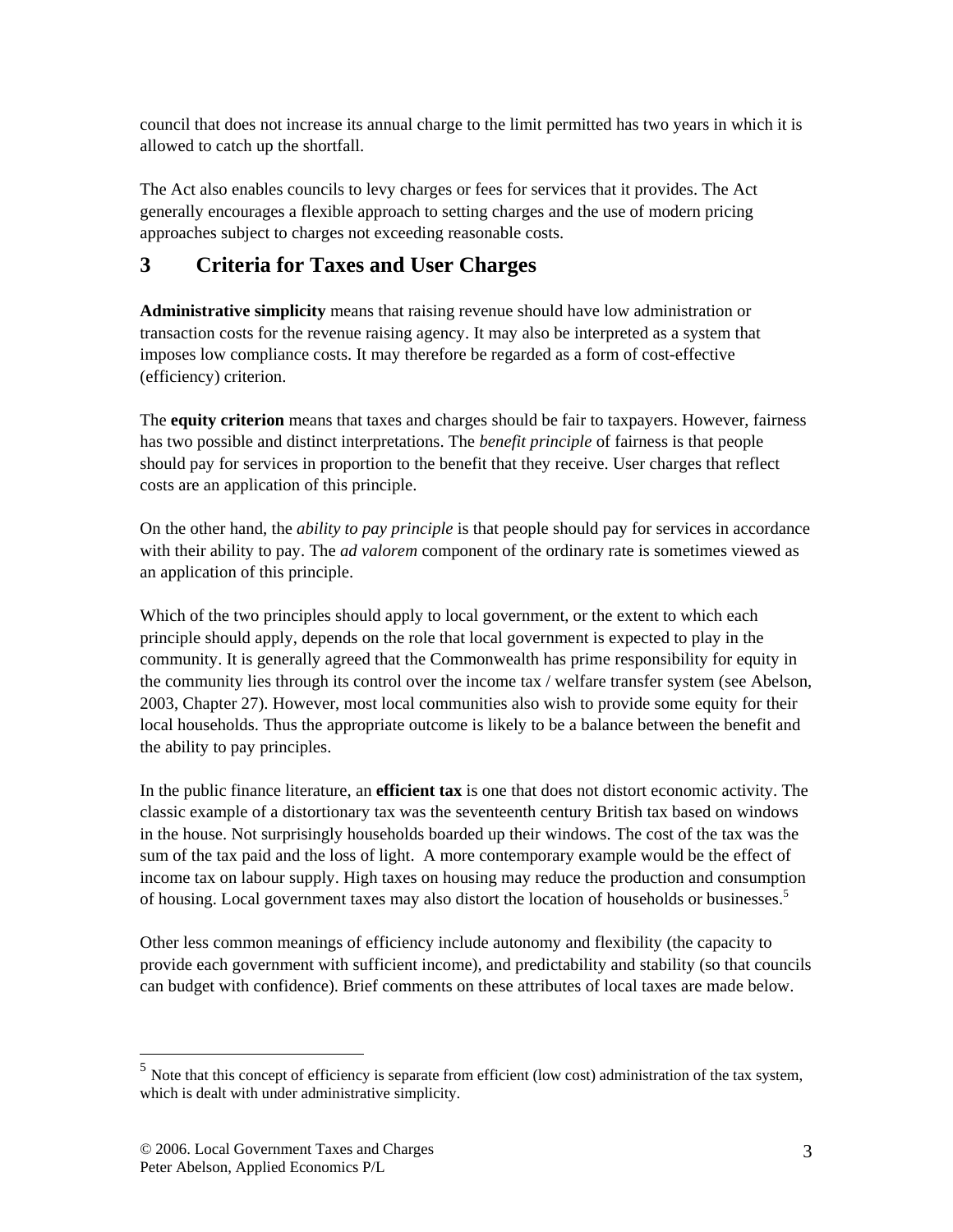An efficient user charge is one that encourages efficient use of resources. The principles are discussed further in Section 5.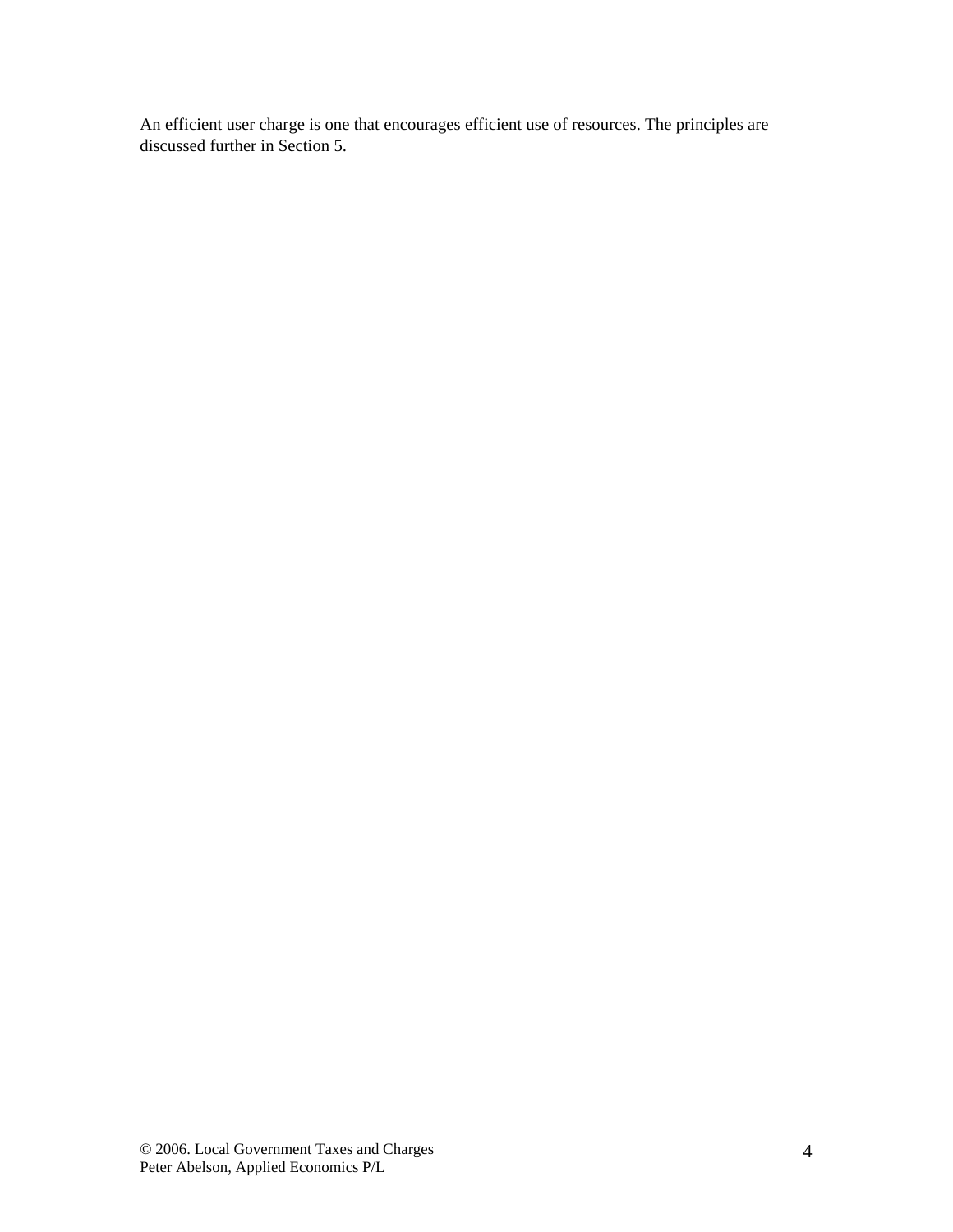#### **4 Analysis of the Rating System**

**Administrative simplicity**. The present rating system is administratively cost-efficient. The main reason for this is that the tax base (land) is not mobile and stays broadly the same in physical and usage terms from one year to the next. Changes in ownership are notified to councils. By contract the introduction of the poll tax in the United Kingdom in the late 1980s proved an administrative nightmare as councils had no reliable information base on their taxpayers.

The main exceptional administrative cost associated with the land value tax is the cost of regular valuations to a reasonable level of accuracy. Because the tax base is not related to an ongoing market transaction such as payment of a wage or a consumer purchase, there is a special transaction cost with estimating the tax base. Who pays this transaction cost – state or local govt?

**Equity.** As we have seen**,** equity implies an appropriate balance between benefit and ability to pay principles. This means balancing appropriately the ordinary rate base charge and *ad valorem* charge along with user charges.<sup>6</sup> These instruments provide councils overall with a reasonable capacity to produce fair outcomes subject to four reservations below. Moreover, because the tax base (land) is immobile and easily identified, tax cannot be evaded. Whether councils actually achieve a fair balance is a separate empirical matter that is beyond the scope of this paper.

However, there are four ways in which the rating system is not completely equitable. First, land values are correlated only weakly with income or with ability to pay. Land is only one component of wealth. Also, wealth is not necessarily correlated with income. Owner-occupied land does not produce income. Some unit owners (and not only occupants of penthouse apartments) have a high income, but pay relatively low rates even though they may use Council services more than house owners (e.g. a home with a garden may compost a lot of its waste). Property values or income are better indicators of ability to pay than are land values.

Second, many rate exemptions are inequitable. Many exempted bodies, especially state government trading enterprises, receive significant local government services and have the ability to pay for them (some pay tax equivalent payments to the Office of State Revenue, but these are not passed onto local councils). Third, valuations are sometimes inaccurate but hard to challenge, and so create unfair outcomes. Fourth, visitors generally contribute less than their fair share to the provision of local services. This can be alleviated partly by user charges, especially for parking. However, this may not compensate fully for the burden carried by ratepayers.

On the other hand, the claim sometimes made that local rates create horizontal inequality between areas should be dismissed. It is true that similar households living in similar quality houses pay higher rates (or receive poorer services) when they live in a poor area. This occurs because the rate per dollar of land value is higher in areas with low land values. However, the higher rate in the dollar is compensated by lower house prices. There is substantial evidence in the United States that differential property rates (or service levels) are capitalized in property prices including in land values (Mieszkowski and Zodrow, 1989).

 $\overline{\phantom{a}}$  $6$  Ideally the overall system of charges should be fair. This does not require each component to be fair.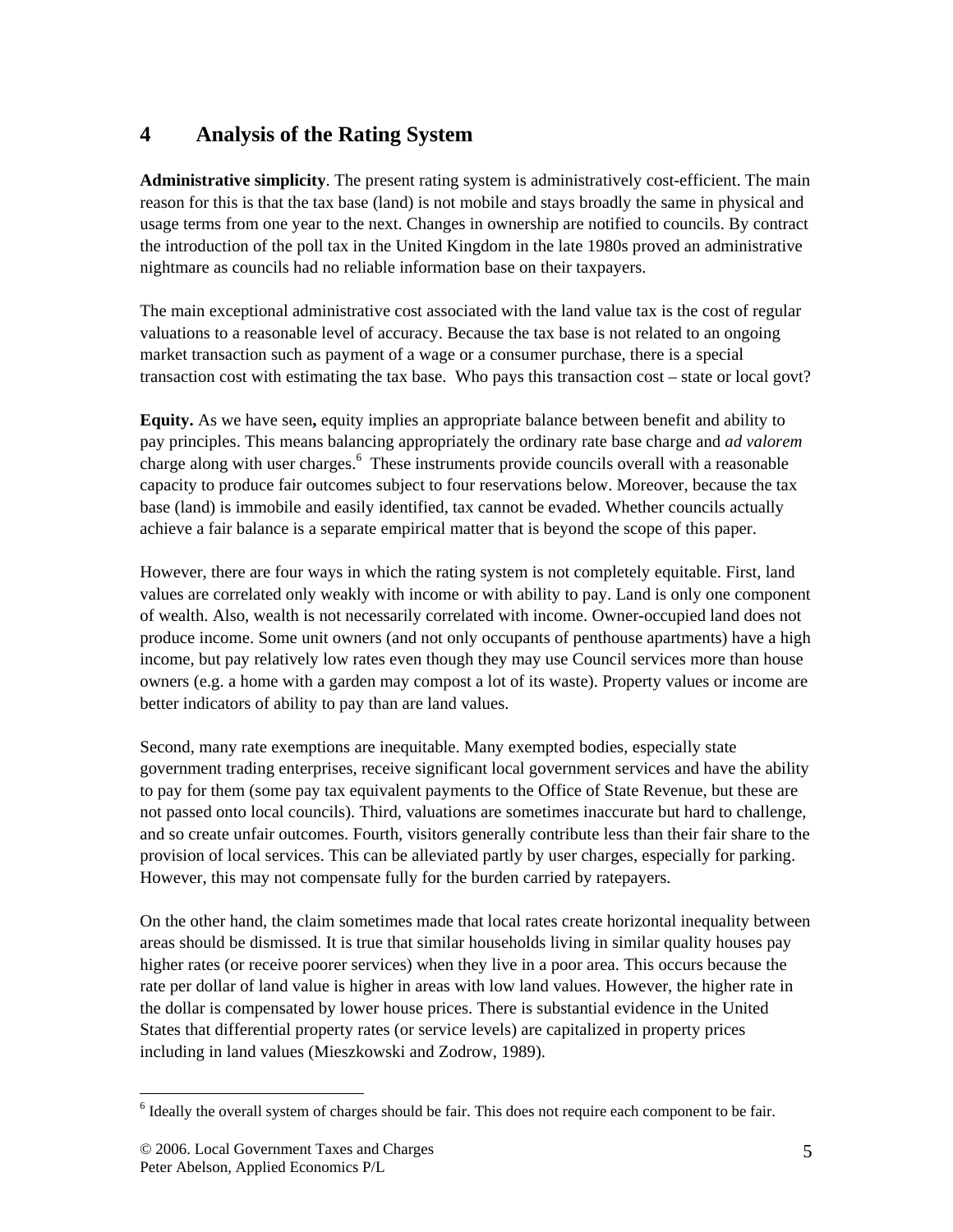A final important matter relates to landlords and tenants. Although landlords pay the rates, the rates are mainly passed on to tenants in the long run. The return on property must equal that on other assets. If costs rise, either rents must rise or landlords vacate the sector in which case market rents rise in due course with falling unit supply. This places renters in a similar position to homeowners with regard to the bearing of local costs. However, as most renters occupy units, they usually pay a low share of the ordinary rate. Also tenants may not be aware of any link between their rents and council rates while their landlords may not be entitled to vote in council elections.

**Efficiency**. Taxation of land values is generally considered non-distortionary and therefore efficient because the supply of land is fixed. Taxation of land does not affect the total supply of land. This is true up to a point but it ignores the true economic nature of land.

First, land values include capital improvements to the land, including provision of local roads, water and sewerage services, power supply and so on. Therefore taxation of land value is in substantial part a tax on capital. However, because the demand for these components of a house is highly price inelastic, a land value tax has little (distortionary) effect on the provision of these services.

Second, land uses vary. In so far as taxes on certain land uses are higher than on others, for example higher on urban housing than on farmland, the land use may be distorted away from housing towards other uses such as farmland. This could occur if housing consumption was sensitive to the level of rates. However, rates (which average \$??? Per household in NSW) areonly a small part of the user cost of housing, which includes actual and imputed interest payments. In practice a tax on land value has little effect on the amount of housing consumed or produced. It may be concluded that taxes on land value have only minor efficiency (distortionary) effects.

**Other issues**. Rates, which account for almost half of all ordinary income of councils, are predictable and stable and allow for a fairly high level of local financial autonomy. The homeowner land value tax base is not shared with other levels of government. Any lack of autonomy reflects a lack of income or an unwillingness of local jurisdictions to tax local household rather than an underlying weakness of the tax base.

**Rate pegging**. Because local councils are monopoly suppliers of various basic services, it may be argued that, like private monopolies, the price of their services (in this case local rates) should be regulated. Certainly there may be an abuse of monopoly power, which is not checked adequately by four yearly elections. Also municipalities and shires with a high tenant population may be oblivious to a councils rating policy since the link with their rents is not obvious and their landlords may not be able to exercise a vote on such policy. In such cases the true cost of services to the community may not be well understood by many voters resulting in a higher preference for services than would otherwise be the case.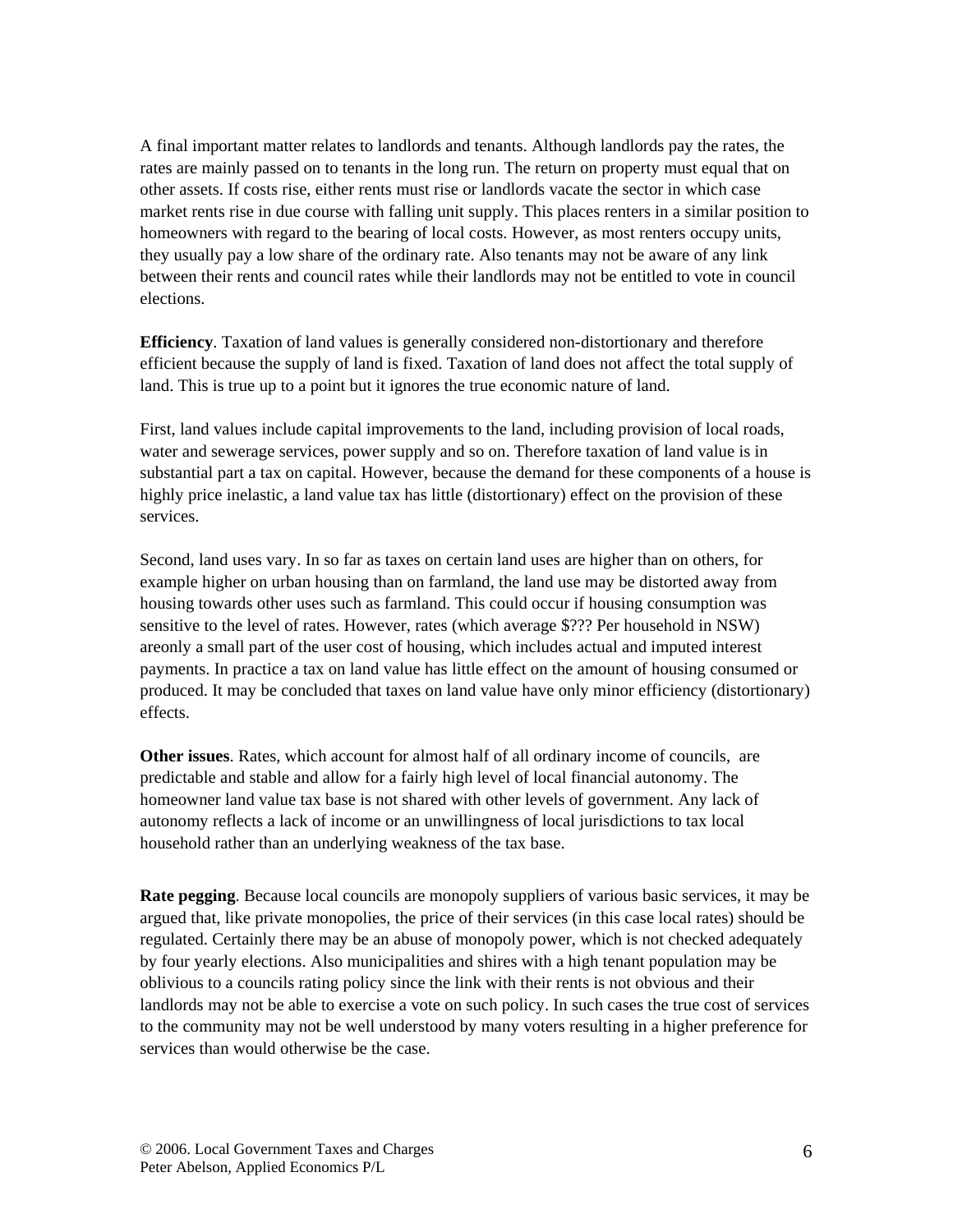On the other hand it may be questioned whether and how rate pegging in NSW affects actual rates. In the experience of the writer, rate pegging tends to legitimize and to encourage rate increases at the officially sanctioned maximum rate increase. Secondly, it may be questioned whether the criteria used by the Minister to determine the maximum rate increase and exceptions to this maximum have an adequate economic base. Since rate pegging was introduced in the mid 1970's, the Minister has often set the peg below generally accepted cost indices without giving an adequate explanation for such action. These are open questions, but there appears to have been limited research and analysis of these issues.

#### **5 Local Government Charges**

Efficient pricing of services, in the public sector as in the private, ensures efficient use of resources and an efficient output of services. Efficiency means producing the services that individuals are willing to pay for at least cost of supply. As shown in Abelson (2003, Chapter 15), efficient pricing of public services varies with market circumstances. The following are three important general principles:

- If the service is produced by a single public supplier, and output can be increased, the efficient price of the service is the short-run marginal cost, i.e. the cost of providing an extra unit of service.
- If the service is produced by a single public supplier, and output is fixed, the efficient price is the market clearing price.
- If the service is or can be supplied by more than one supplier, including by private firms, the efficient price is the long-run marginal cost, i.e. the future average cost of providing the service (past costs are ignored but all future costs are relevant).

Of course, equity considerations may suggest that government adopt other prices than these efficiency criteria suggest. They may suggest that prices be subsidized for some groups with the subsidy funded either by higher prices for other groups or from consolidated revenue.

Local councils are not especially restricted in the kinds of charges that they may make other than that the charges should reflect reasonable costs. This broad guideline (is this guideline in the legislation or is it issued by the LG???) provides some limits on the prices that councils can charge. However it does not provide clear pricing guidelines.

Three main areas in which prices or fees are charged are water and sewerage, waste management services, and development and building approval fees. Parking fees are a relatively new and potentially major source of revenue. We make some brief observations on efficiency implications of pricing in each of these areas. Of course, in each case an equity argument may be mounted for other charges, usually lower ones.

Water and sewerage services are typically supplied by a public monopoly (direct private competition is usually not viable at the local level). Where water is limited, efficiency strongly suggests setting a market clearing price to endure efficient use of the water. Often water is underpriced with the result that inefficient rationing of water has to be introduced.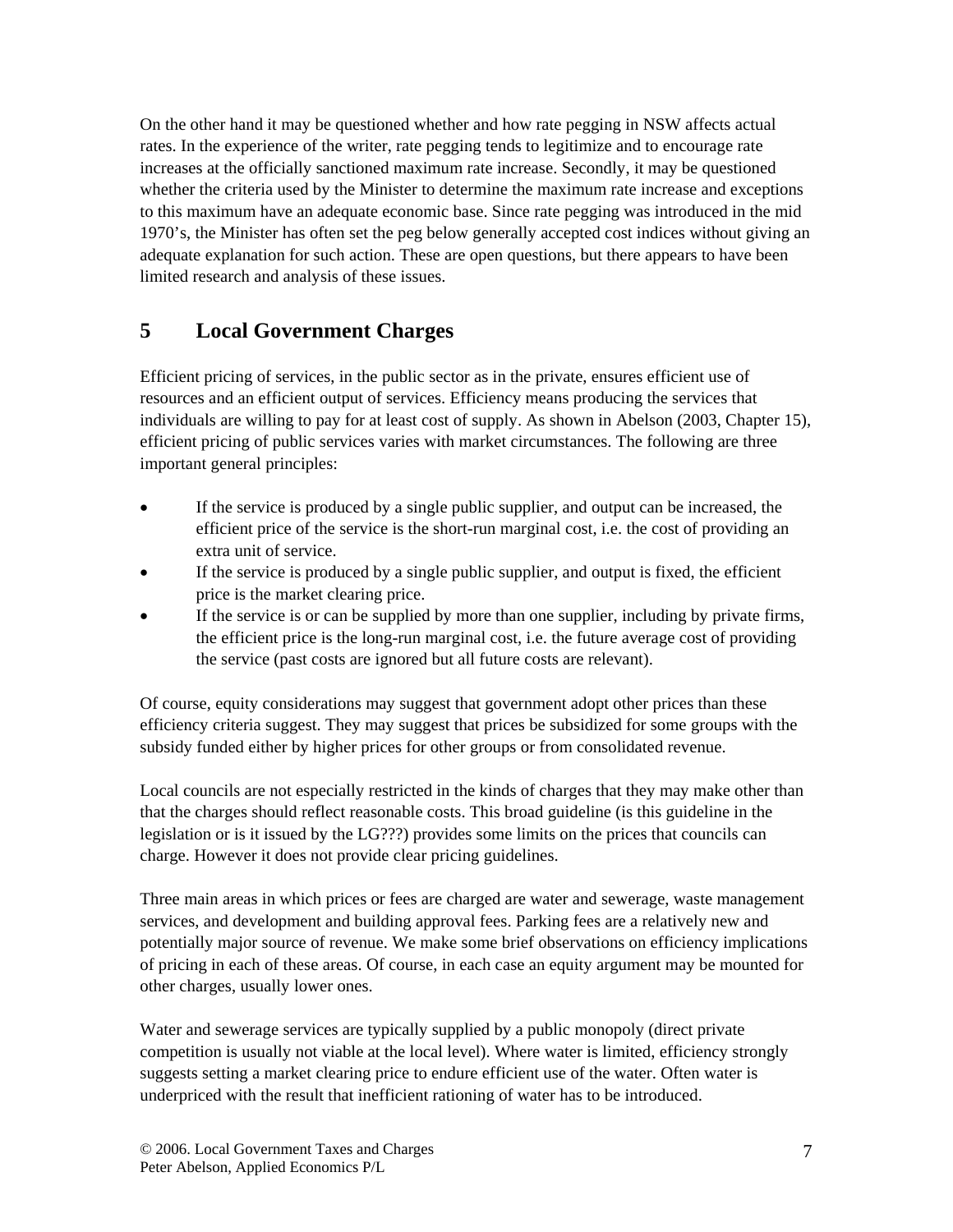Waste management services are a contestable service (is this true for all councils? Do any provide it themselves without market testing it?). Therefore long-run marginal cost prices are appropriate. However, the structure of charges is important. Efficient management of waste is encouraged by user charges that reflect the weight or volume of materials collected rather than by fixed annual charges that do not influence use of the service.

When a local council is sole supplier of development and building approvals (what is typical situation – suggest a footnote), efficient pricing suggests that they approvals be charged for at marginal cost. Charging a higher price may deter households from proceeding with minor developments or, more likely, encourage significant non-compliance. However, if the service is provided competitively, long-run marginal cost pricing is appropriate.

When there is a shortage of parking facilities, efficiency strongly suggests charging at the market clearing price. This ensures that scarce parking space is utilized most efficiently. Parking charges are also an effective way of ensuring that visitors pay for local services. Importantly, parking systems are now visually relatively neutral. However, groups who lose free parking rights naturally resent the new charges and the fines that go with overstaying parking meters A recent survey using Office of State Revenue data obtained under Freedom of Information laws found that parking fines alone generated \$94.7 million in council income in 2004/05, up from \$59.8 million in 2002/03.<sup>7</sup> (if you would like a copy of this I could fax or post it to you)

## **6 Conclusions**

The NSW land value rating system is administratively quite simple, although there is a significant valuation load. It also has only small distortionary resource impacts. Moreover the rating system is broadly a fair one that allows both for both the beneficiary and the ability to pay principle.

However, there are some inequities at least in some jurisdictions due to a low correlation between land values and income (ability to pay), wide ranging rate exemptions, inaccurate valuations, and undercharging for visitors. Greater use of user charges can reduce some of these inequities. It would also be timely to review the whole range of rate exemptions, especially for government trading enterprises

In addition, while there is a case for rate pegging if well applied, this paper recommends that the effects of, and criteria used in, the rate pegging system be reviewed, especially the repeated failure over many NSW Government administrations to adhere to an objective cost index in setting the annual rate

Finally the paper outlines the key principles of efficient pricing of local public services. These principles are more precise that the generic instruction (from where???) to local councils that prices should reflect reasonable costs. This paper recommends that the Department of Local

 $\overline{\phantom{a}}$ <sup>7</sup> *Councils out of control - Fury at parking fines scandal*, Sydney Daily Telegraph,  $24<sup>th</sup>$  October 2005.